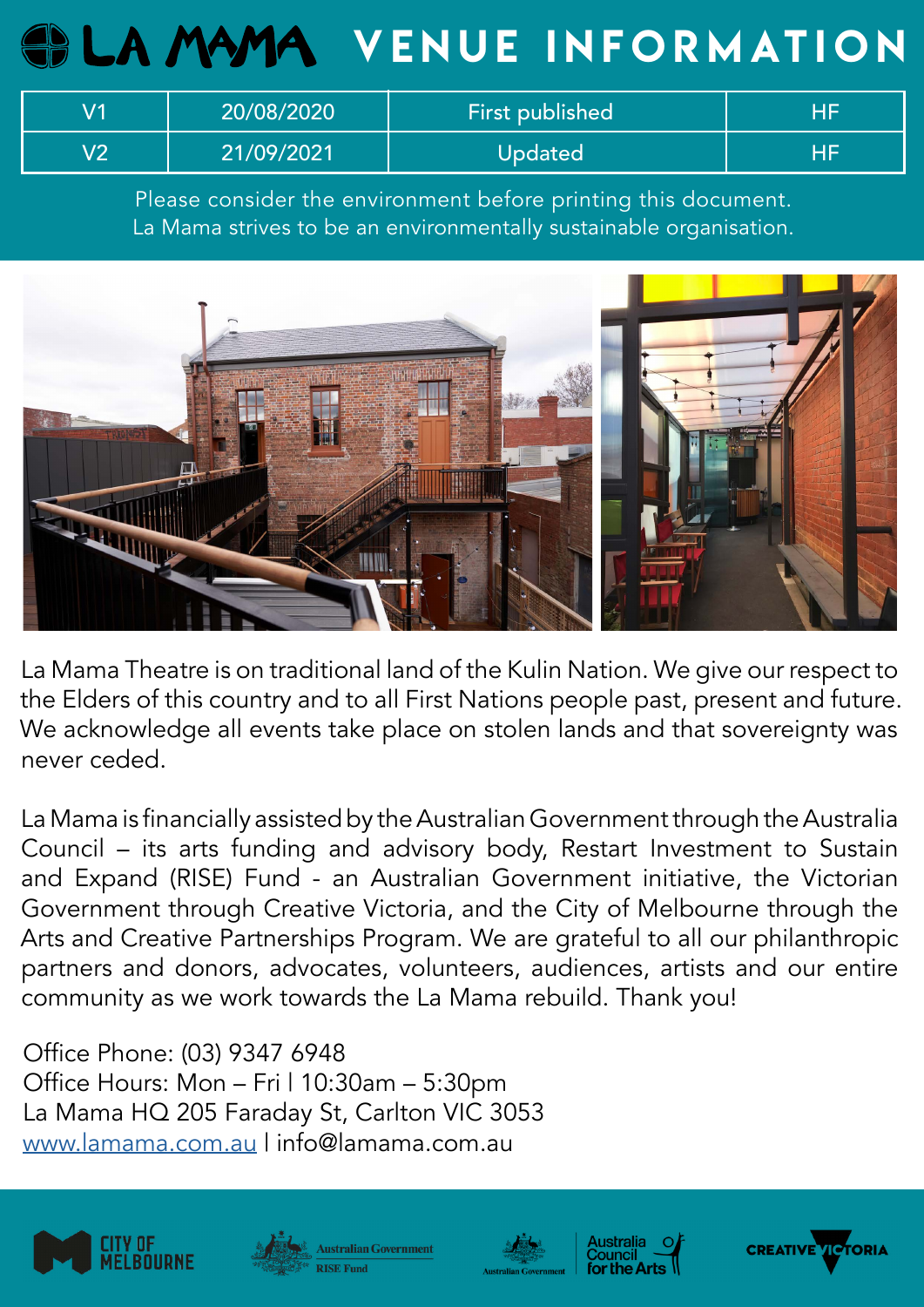# 1. Introduction

- 1.1 [Venue Introduction](#page-2-0)
- 1.2 [Production meetings](#page-2-1)

# 2. Responsibilities of programmed shows and space users

- 2.1 [Safety & insurance](#page-2-2)
- 2.2 [Sharing the space](#page-3-0)
- 2.3 [Building structure and appearance](#page-4-0)

# 3. Theatre Facilities

- 3.1 [Venue access](#page-5-0)
- 3.2 [Work lights](#page-5-1)
- 3.3 [Dressing room](#page-6-0)
- 3.4 [Venue dimensions](#page-7-0)
- 3.5 [Production desks](#page-7-1)
- 3.6 [Power](#page-7-2)
- 3.7 [Toilets](#page-7-3)

# 4. Theatre Equipment

- 4.1 [Access equipment](#page-8-0)
- 4.2 [Seating](#page-8-1)
- 4.3 [Grid and rigging](#page-9-0)
- 4.4 [Lighting](#page-9-1)
- 4.5 [Sound](#page-11-0)
- 4.6 [Audio visual](#page-12-0)
- 4.7 [Production/ event stock equipment](#page-13-0)

# 5. Documents

- 5.1 [APRA](#page-14-0)
- 5.2 [Risk assessment](#page-14-1)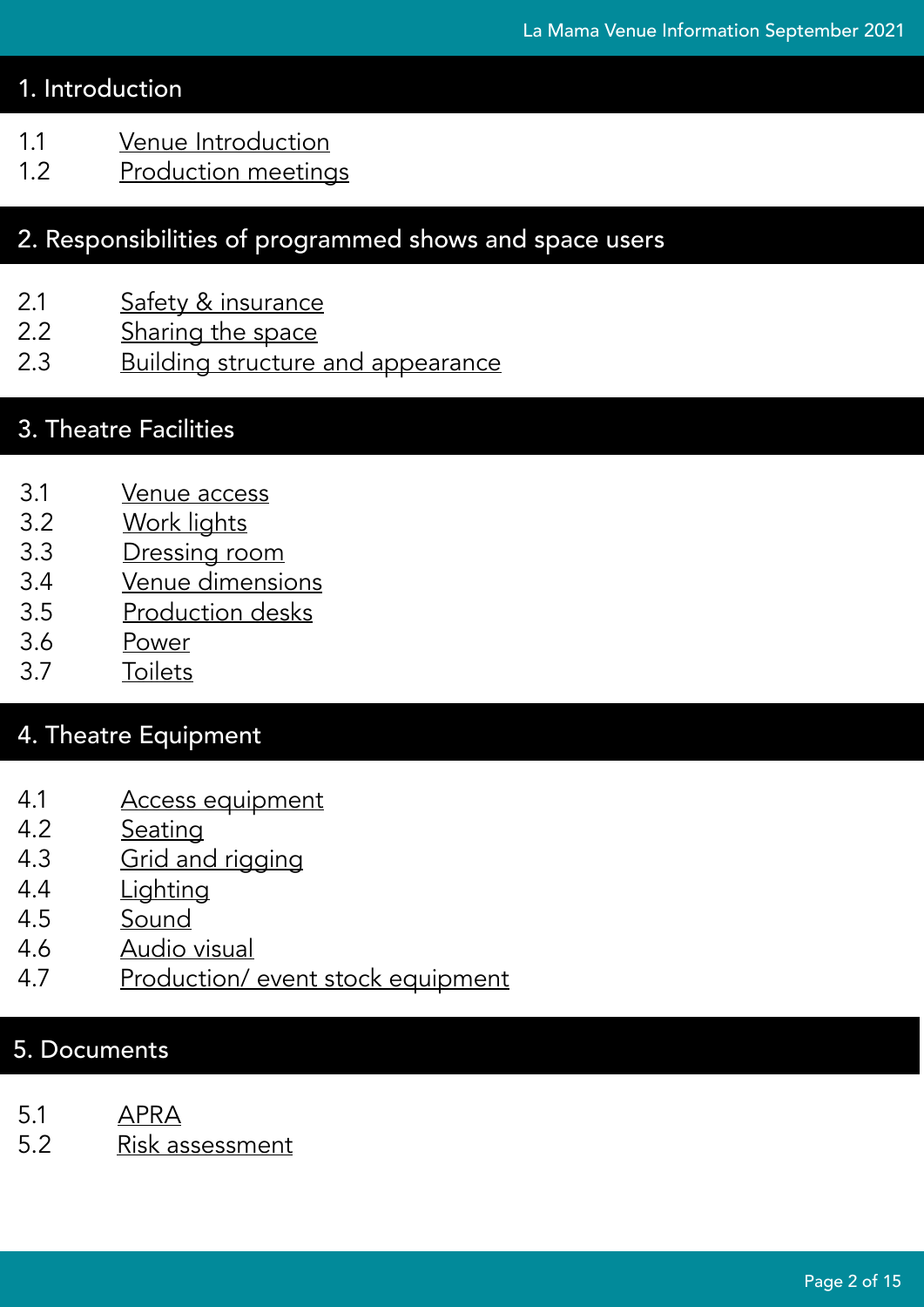# 1. Introduction

## <span id="page-2-0"></span>1.1 Venue Introduction

The La Mama family includes the Courthouse on Drummond Street (capacity 70), and the intimate, 34-seat La Mama HQ on Faraday Street. Both come supplied with lighting and audio equipment and access to technical support.

## <span id="page-2-1"></span>1.2 Production Meetings

You will be invited to attend a Production Meeting with our Venue Technical Manager approximately 6 weeks before your bump in. You will go through any questions you may have about the space so it is important that your creative and technical team are all present. Some points to consider before the meeting include:

- seating bank configuration and audience capacity (see below '4.2 Seating'),
- specific technical requirements,
- performance run time,
- crew and creatives contact list.

# 2. Responsibilities of programmed shows and space users

## <span id="page-2-2"></span>2.1 Safety & Insurance

## Personnel

La Mama does not provide technical staff and it is the responsibility of the incoming show to rig lights and operate any technical equipment. If you require assistance sourcing an appropriate person, we are happy to make suggestions. The Venue Technical Manager will be on site Monday through Wednesday.

## Induction

The stage manager/ operator will be inducted into the space before or during bump in. They will be instructed in the opening and lock up procedures including accessing technical equipment. This information will be provided verbally and in writing.

The stage manager/ operator assumes responsibility for the venue in the absence of the Venue Technical Manager, including correct opening, shut down and lock up procedures. The stage manager/ operator is the point of contact for Front of House regarding safety issues and in case of emergencies will assist in enacting the appropriate safety measures.

## Flammable Materials

Flammable materials must be fire-retarded when used near any source of heat including lighting fixtures. Flammable liquids must not be kept on site.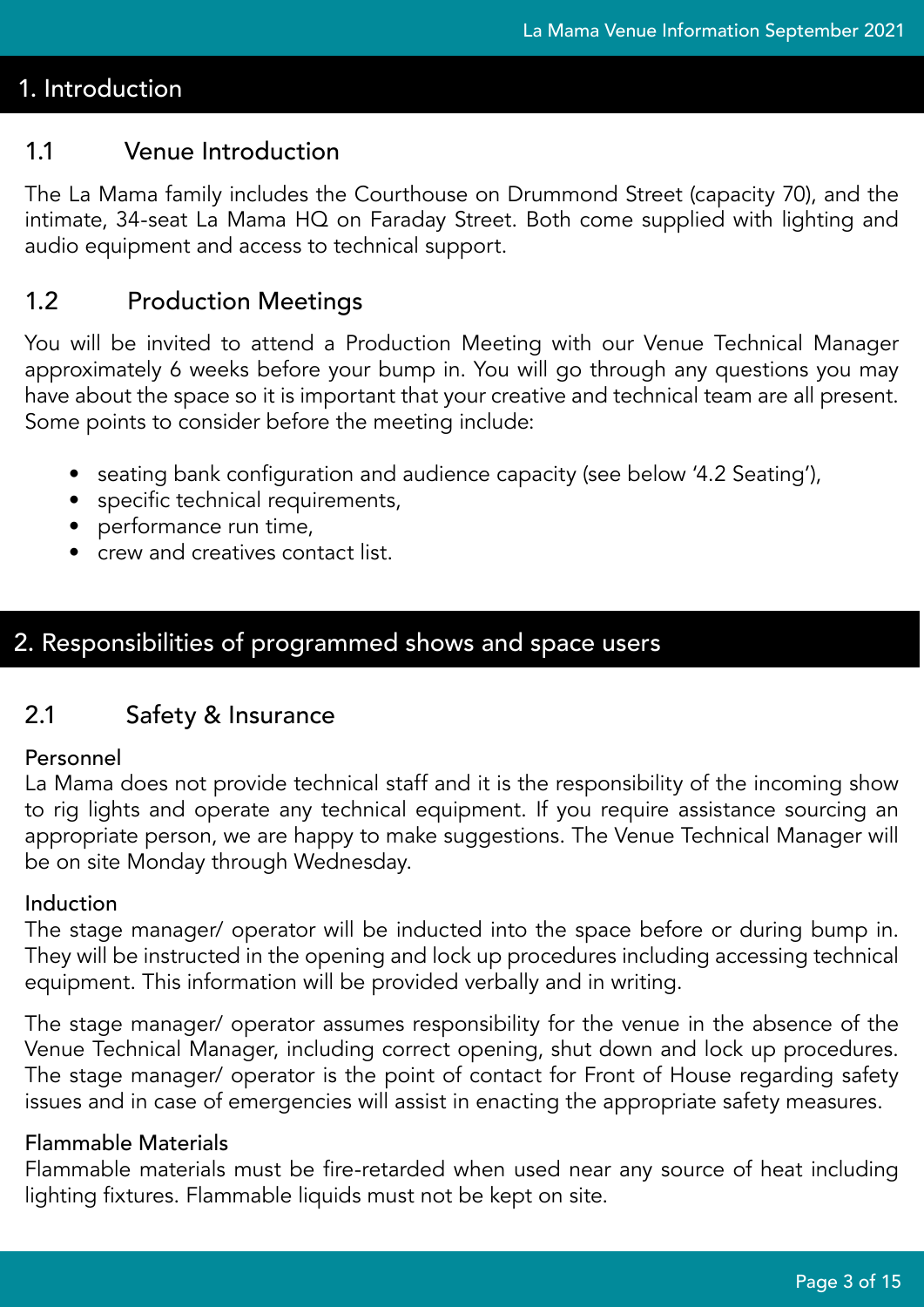#### Insurance

La Mama's insurance covers personal injury of staff or audiences. We recommend [Duck for](https://www.duckforcover.com.au/html/rates-for-groups.cfm) [Cover](https://www.duckforcover.com.au/html/rates-for-groups.cfm) or [Dancesurance](https://dancesurance.com/products/) for insurance of your cast, crew and property.

#### Footwear

Appropriate (closed toe) footwear must be worn at all times during bump in/ out and while operating. Cast members may wear open shoes or be barefoot if the stage manager deems it safe and has stated as such in the Risk Assessment.

#### Working alone

La Mama does not recommend working alone at any time. It is the responsibility of the stage manager to ensure the Front of House person is never left alone in the building at the end of their shift.

#### Test & tag

All electrical appliances used at La Mama or the Courthouse require appropriate testing &tagging as per AS 3760. This includes all electrical items brought into the theatre. La Mama can provide a test and tag service within reason.

## Air conditioning

It is essential that the air conditioners be accessible to provide either heating or cooling at all times. This is non-negotiable, regardless of the noise it may make or the effect the air flow has on set elements. It is the prerogative of the Front of House person to set the airconditioning as they deem necessary.

# <span id="page-3-0"></span>2.2 Sharing the Space

## Shows sharing a season

Whenever possible, shows that share the space for a season will have their production meetings at the same time to discuss any issues that may arise in the bump in process or during the season. All reasonable steps will be taken to ensure both shows are satisfied with the arrangements made. It is the responsibility of the set and lighting designers and production/ stage managers from each show to make sure the space is workable for both teams.

#### Rehearsals

Upcoming shows are often offered use of the space once the incumbent show has had their opening night. This isn't always possible due to the set or configuration of the space, but options will be discussed during your production meeting.

Likewise, once your show has opened, the space will be offered to upcoming shows as a rehearsal space. For that reason, if you have props or valuables you would rather weren't touched or moved, it's recommended you put them away in the tech store or dressing room after each performance.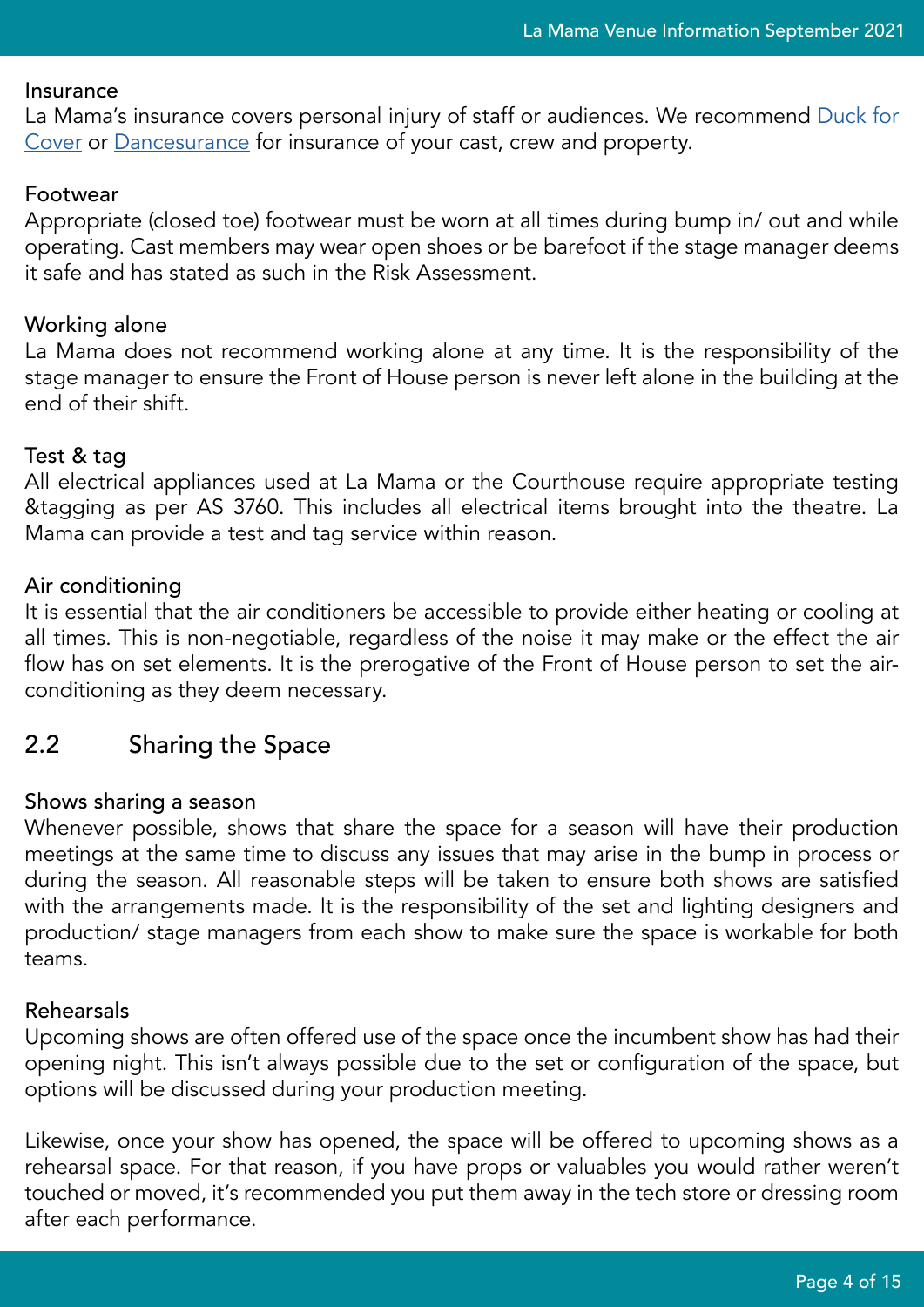We are unable to facilitate full time rehearsal schedules, so [here is a list](https://www.dropbox.com/s/atwje1zlieipj26/La%20Mama%20Rehearsal%20Venue%20List.xlsx?dl=0) of local options that may be useful to you.

Unless you are the incumbent show, you must not use or in any way interfere with the lighting desk. There is enough work light to make this unnecessary. Please also do not use or change anything on the audio desk.

#### Readings, and one-off events

If you are using the space on a one-off basis for a performance or reading (not a rehearsal) and wish to access the lighting or audio equipment, please discuss options with the Venue Technical Manager.

Please be aware that you will be working on the set of the incumbent show. In some cases it will be possible to move set items, but please respect that this might not be an option. We will work with you to give you as much space as possible. The venue manager will let you know in advance what the space will look like.

## <span id="page-4-0"></span>2.3 Building Structure and Appearance

## Courthouse

Due to the heritage listing of the Courthouse, the walls cannot be painted or adhered to in any way.

The floor of the Courthouse can be painted, taking care not to paint the timber skirting boards. It is up to the incoming show to decide whether they want to work with the space as it is when you bump in or to paint it back to black (or your own preferred colour/ design). The cost of paint is the responsibility of the show doing the painting.

Screwing, drilling, sticking or bolting to the theatre walls or beams is not permitted, including in the Courthouse foyer and bar.

## La Mama HQ

No wall at La Mama, whether internal or external, can be adhered to using screws, nails or any fixing that will permanently mark or puncture the walls. 3M hooks may be used.

The walls, floor and staircase in the theatre may be painted. Please note: it is the responsibility of the incoming show to decide whether they want to work with the space as it is on arrival or to paint it back to black (or the preferred colour/ design). The cost of paint is the responsibility of the show doing the painting.

No other walls or floor can be painted, including the Rehearsal Hub.

If using paint or other materials that could stain the exterior floor surfaces, please use a drop sheet.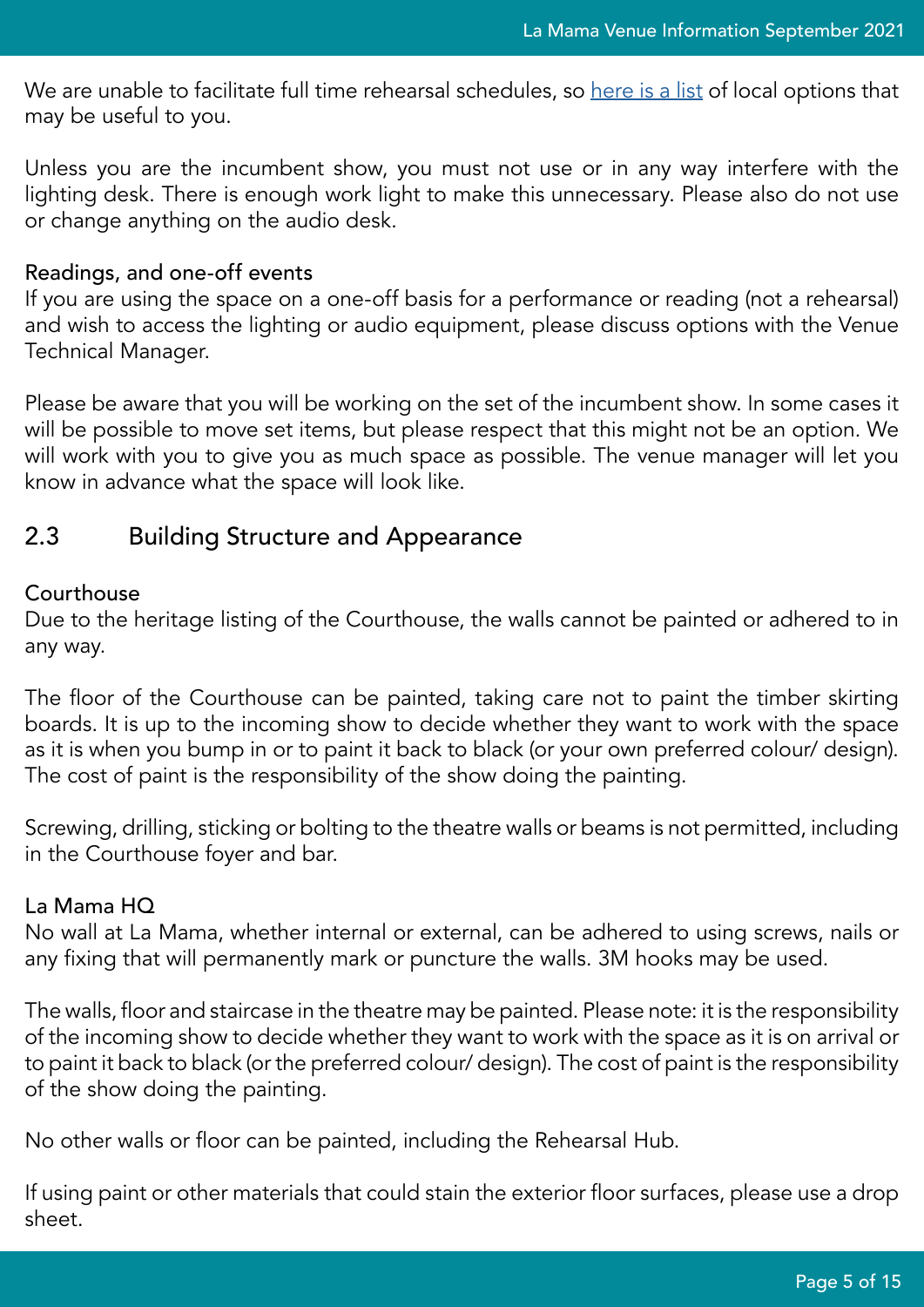# 3. Theatre Facilities

## <span id="page-5-0"></span>3.1 Venue Access

## Emergency exits and egress

Clear access routes to emergency exits are required at all times, for all persons throughout the season. Please allow for this in all set designs/ seating bank layouts.

Venue exit signage must not be blocked under any circumstances. In the instance that drapes are used and cover the exit signs, temporary glow-in-the-dark signs must be affixed to the drapes.

Click <u>[here](https://www.dropbox.com/sh/ed7cr304bmxp8w9/AAA2mZ4sObdeWzVCt1dAD6NQa?dl=0)</u> to access our emergency diagrams.

#### Parking and loading at the Courthouse

There is no loading dock at La Mama Courthouse. Bump in access is via the dressing room, foyer or front portico gates. There is free 1-hour, 2-hour and 4-hour street parking in the area, including Palmerston Street. Directly outside the Courthouse is a 10 minute Loading Zone.

#### Parking and loading at La Mama HQ

There is no parking on site at La Mama HQ. Show teams may pull onto the forecourt for Sunday night bump in only.

Paid multi-level parking is also available at Greenco Parking on Elgin/Lygon Streets at \$18.50/ day\* or at the Woolworths carpark on Drummond Street for \$20/day.

\*Subject to change. Please check all signage.

## <span id="page-5-1"></span>3.2 Worklights

#### Courthouse

A diagram of all light switches can be found in the Tech Store beneath the notice board.

There are motorized 'black out' blinds in the space that can be used to cover the 4 large windows in the space. The remote for these should always be left on the front row of the seating bank for easy access.

Work lights are located on the facing wall of the dressing room as you enter the stage door. The left and middle switches operate the theatre work lights and the right switch operates the dressing room lights.

In the tech office, on the right-hand wall, there is a 6 point light switch. All exterior lights (including toilets) can be turned on here. These switches are labelled and colour-coded.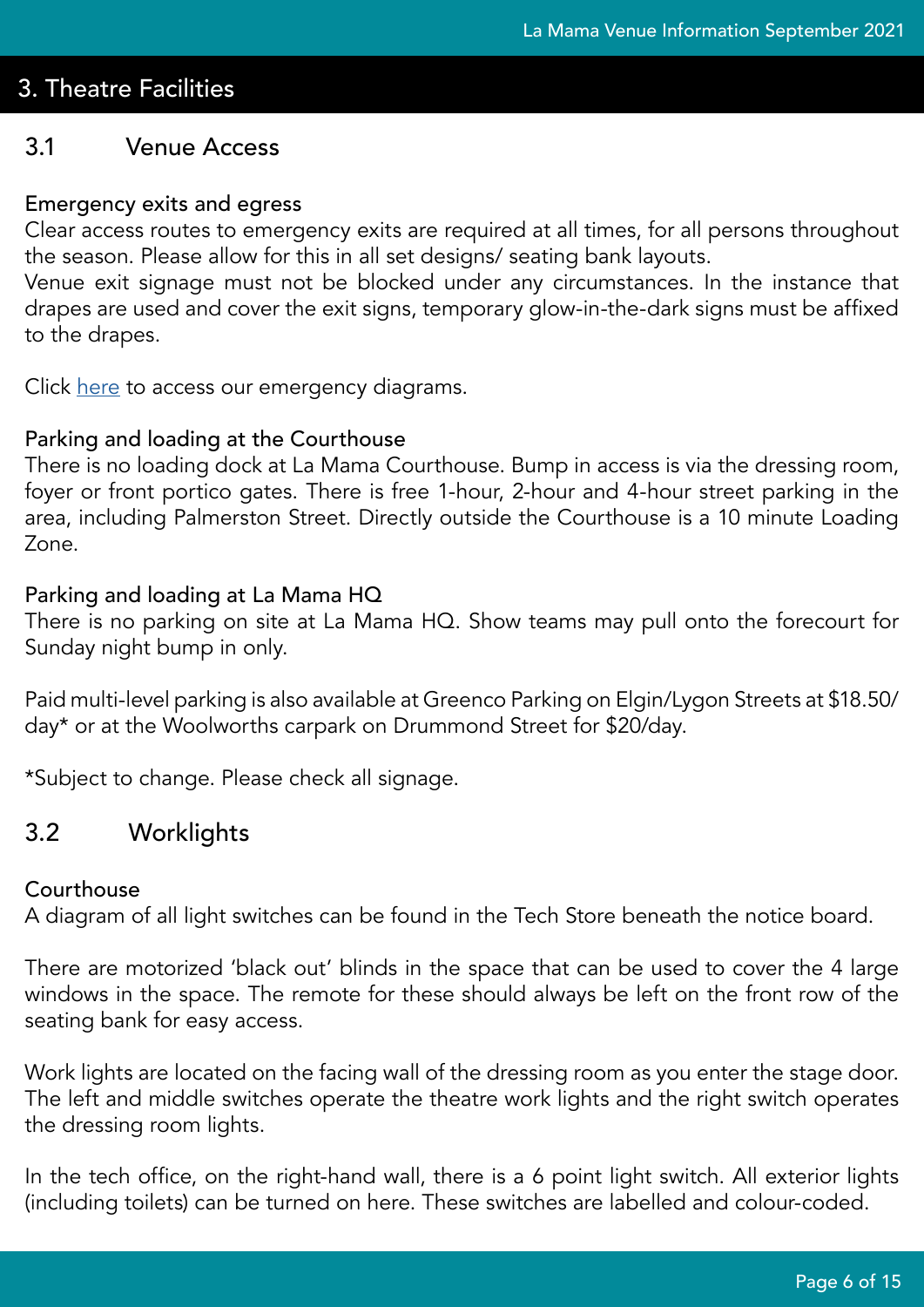Whenever possible, please only use exterior lights at night to avoid using excess power.

Please note channel 24 of the dimmer and desk will be allocated for house lights, to be rigged/included as part of the incumbent show's lighting design. These can be programmed into the show, but should also be able to be increased in the event a patron/s requires more light to safely find their seat. House lights should always be programmed at a level that allows easy access.

#### La Mama HQ

Work/house light switches are located just inside the main theatre door. These lights can be programmed into the lighting desk.

A diagram of all other light switches can be found on the noticeboard in the Greenroom and in the Box office.

There are blackout blinds in the dressing room and rehearsal hub. In the theatre, soundbaffling window covers can be used over the windows to eliminate light spill.

Whenever possible, please only use exterior lights at night to avoid using excess power.

## <span id="page-6-0"></span>3.3 Dressing Rooms

#### Courthouse

The Courthouse has a dedicated dressing room with fridge, clothes rack, mirrors, heater/fan and small kitchen with running water and a microwave. Performers and crew can also access the instant hot water in the bar if needed.

There is a cast/crew bathroom at the rear of the building which includes a toilet and shower.

Cast and crew are asked to leave dressing room, bathroom and kitchen spaces clean and tidy after each performance.

#### La Mama HQ

La Mama has a Greenroom with fridge, clothes rack, mirrors, heater/fan and kitchen filtered and instant hot water.

There is a cast/crew bathroom available in the dressing room which includes an accessible shower.

As the Greenroom also serves as staff lunch room, cast and crew are asked to leave the space clean and tidy after each performance.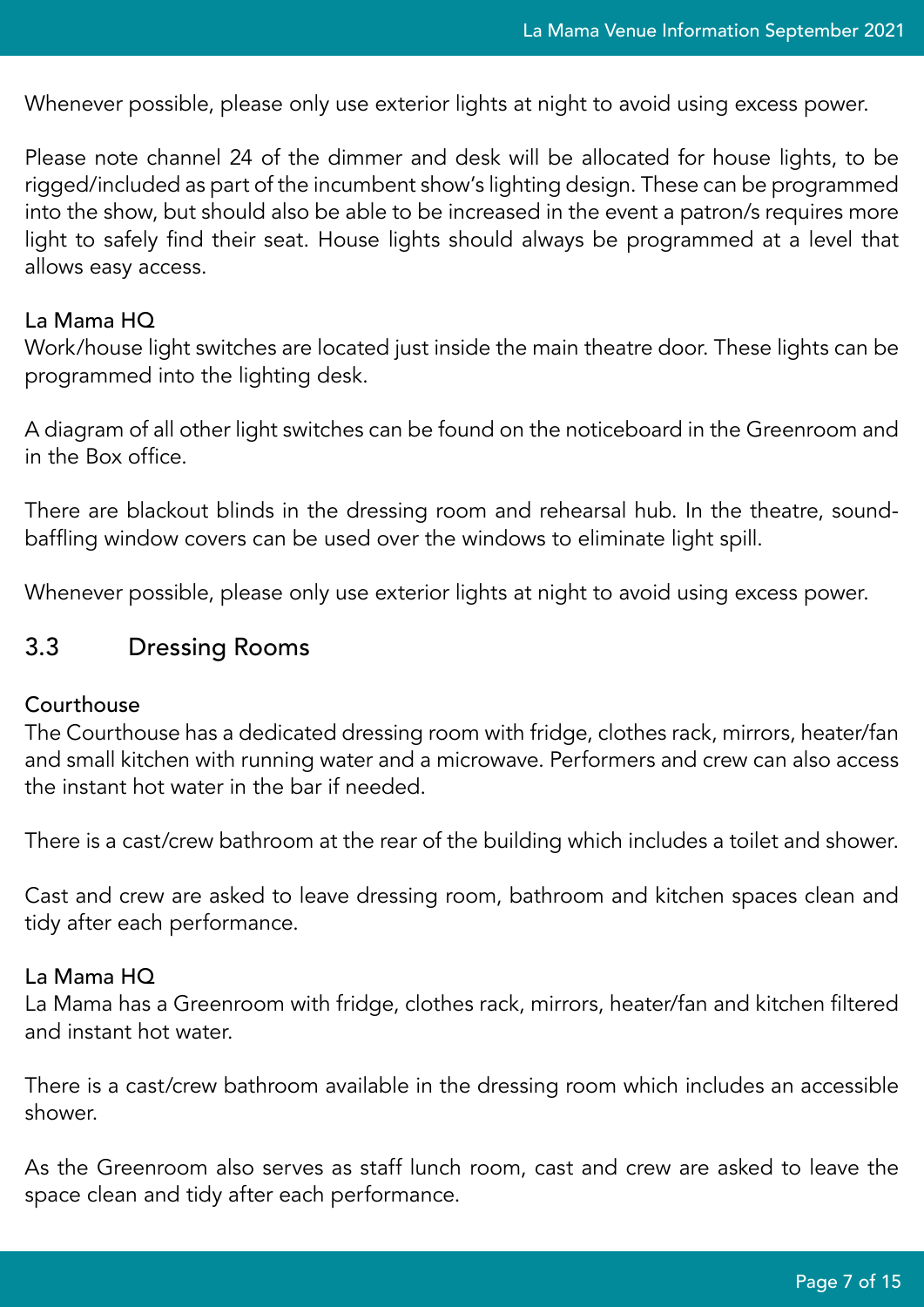# <span id="page-7-0"></span>3.4 Venue Dimensions

Scale diagrams of both venues can be found [here](https://www.dropbox.com/sh/ed7cr304bmxp8w9/AAA2mZ4sObdeWzVCt1dAD6NQa?dl=0).

# <span id="page-7-1"></span>3.5 Production/ Ops/ Tech Desk

## Courthouse

At the Courthouse, there is a fixed bio box position in the top corner of the built-in rostra for operating when the seating bank is in the standard configuration. If needed, a table can be provided to operate from if the seating bank is in a non-standard position.

There is no comms system available.

## La Mama HQ

At La Mama, the bio box/op desk is on wheels and able to be positioned anywhere in the room to suit the chosen seating bank configuration. The cabling is configured for easy patching into any of the room's floor boxes.

There is a comms system available between the Greenroom, theatre and box office on request.

## <span id="page-7-2"></span>3.6 Power

## Courthouse

- Patch bay is located in the cross-over behind the rostra
- 3 x 32a 3phase outlets at patch bay
- 3 x 12 outlet dimmer racks at patch bay
- 56 patch points located in lighting rig

## La Mama HQ

- The patch bay is located in the Greenroom
- 2 x 32a 3phase outlets at patch bay
- 2 x 12 outlet dimmer racks at patch bay
- 40 patch points located in lighting rig (5 per bar)
- Clean power (for audio equipment) is provided in each of the floor boxes and grid tech panels.

# <span id="page-7-3"></span>3.7 Toilets

Both venues have two unisex toilets (one of which is wheelchair accessible) available to all visitors as well as staff/cast/crew-only bathroom consisting of a toilet and shower.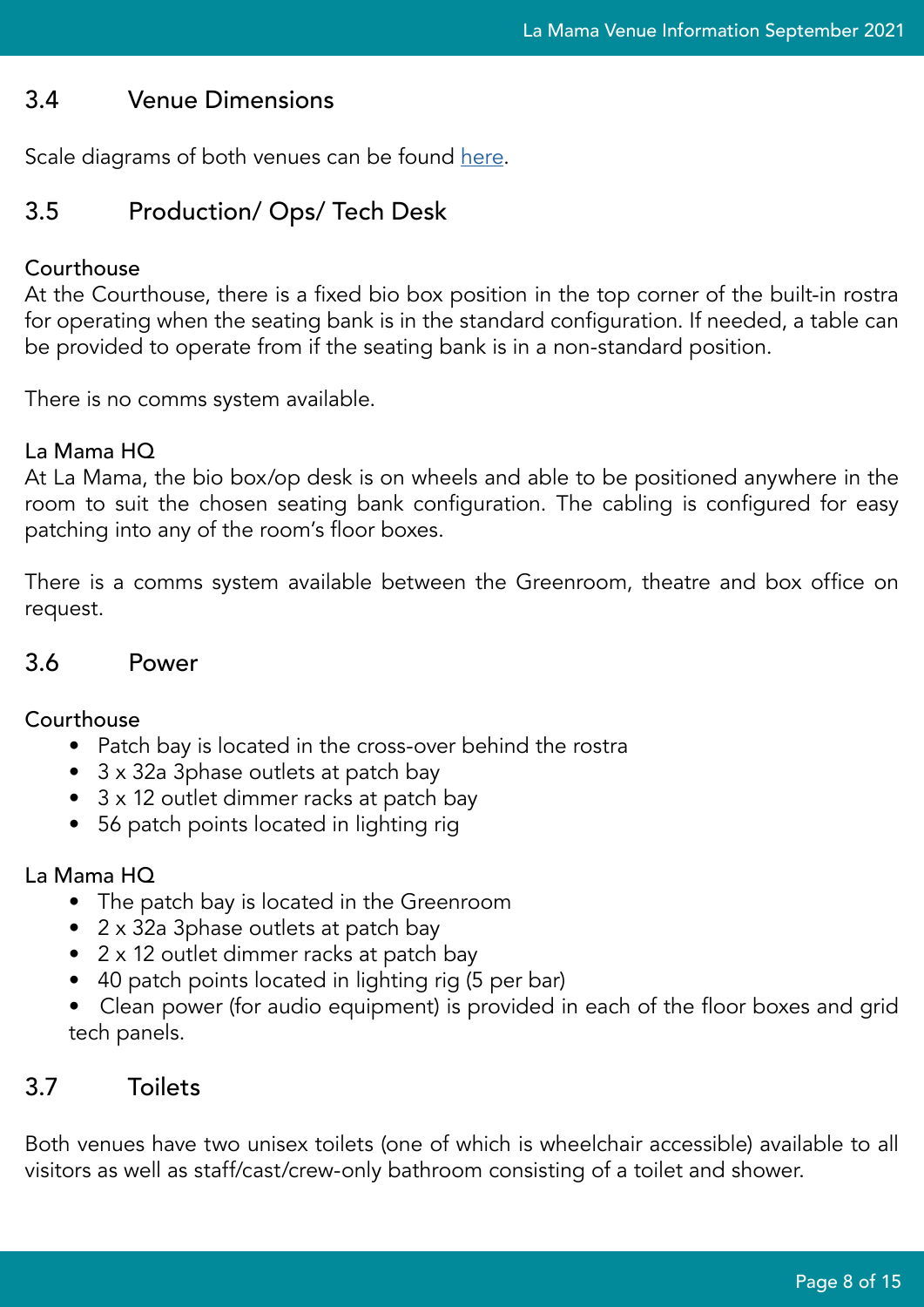# 4. Theatre Equipment

## <span id="page-8-0"></span>4.1 Access Equipment

## Courthouse

The Courthouse has a large platform ladder on wheels and various A-frame ladders for rigging off the seating bank (in standard position). There is also an extension ladder if necessary, however it is possible to reach all LX bars from the ladders already mentioned when the seating bank is in the standard position.

## La Mama HQ

La Mama has a platform ladder on wheels for standard rigging and a small A-frame ladder for rigging above the seating bank. Ladders should be used in accordance with La Mama Operations Manual.

## <span id="page-8-1"></span>4.2 Seating

## **Courthouse**

The Courthouse has a variable seating bank. Although there is a 'standard' configuration (capacity 75, audience facing Elgin Street) other suggested options can be found [here](https://www.dropbox.com/s/30rwn61vn3qewzv/Courthouse_Seating_Options_Nov2019.pdf?dl=0).

## La Mama HQ

La Mama has a flexible, movable seating bank. Suggested seating options can be found [here](https://www.dropbox.com/s/tgice4gv9r9bqj4/LMHQ_Seating_Options_Sep2021.pdf?dl=0). For the purposes of events where multiple shows take place in a short amount of time (such as Explorations or festivals) the 'standard' configuration is considered to be 4 rows, facing the internal stairs (west), with a capacity of 34.

It is up to the individual show to decide which seating configuration will be used, however there are some circumstances when the Venue Technical Manager will decide on the appropriate configuration or capacity. Seating bank configuration will be decided at your production meeting. This will be the capacity used for your TryBooking event. For that reason, it's important to communicate any changes with the Venue Technical Manager and be aware that these changes may not be possible if any of your shows have already reached ticketing capacity.

If you select a configuration which is different to the show before yours, you will be required to provide crew members to assist with moving the seating bank either on the Sunday night or Monday morning of your bump in.

La Mama reserves the right to make changes to the advertised capacity at any time.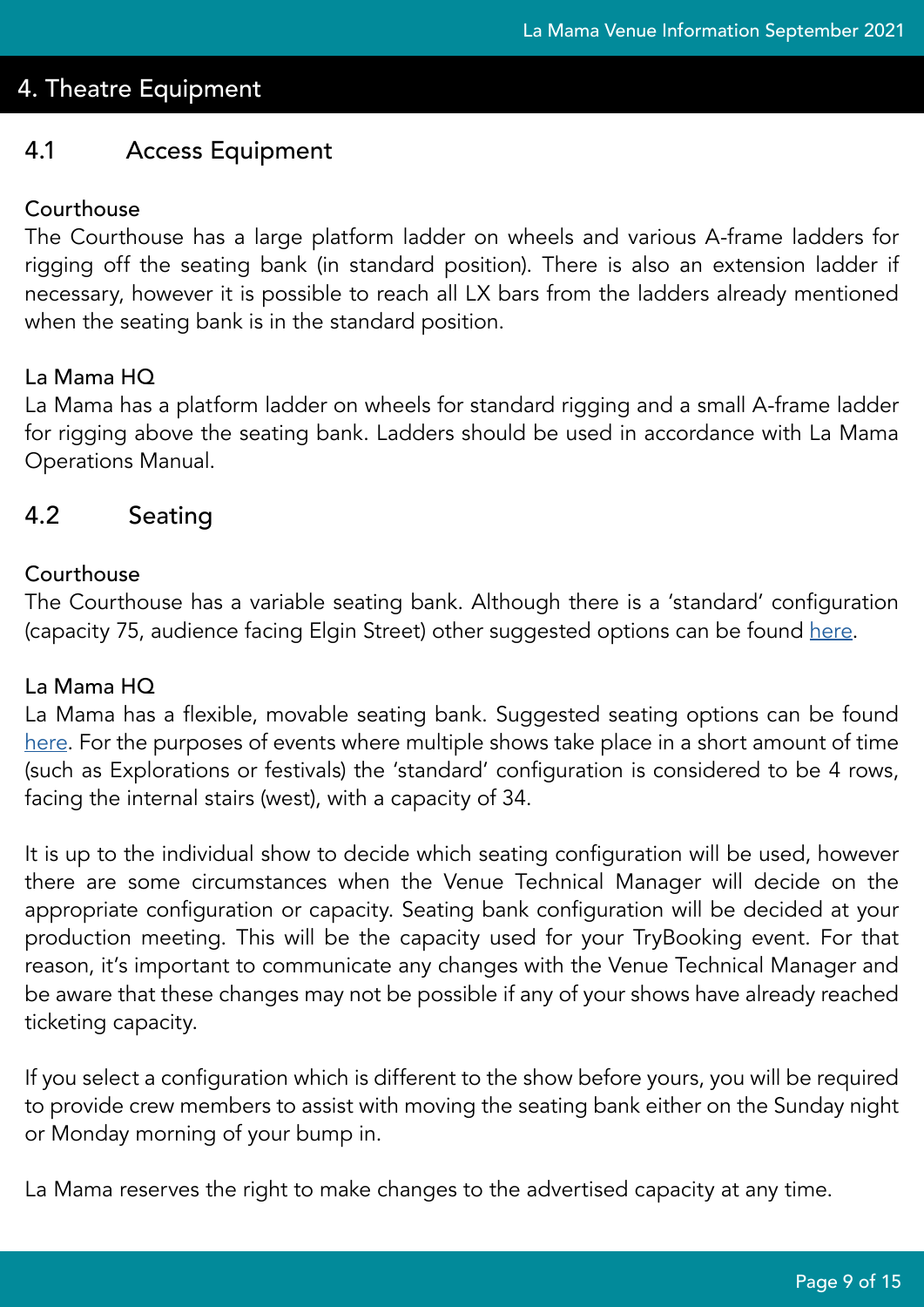# <span id="page-9-0"></span>4.3 Grid Rigging

## Courthouse

Floor to grid is 4670mm.

A licenced rigger is required if rigging anything beyond standard lighting, audio and AV equipment. The Courthouse grid is not rated for live loads.

A diagram of the grid can be found [here.](https://www.dropbox.com/s/kla2ba9p6i5fa5c/Courthouse_Lighting_Diagram_June2019.pdf?dl=0)

## La Mama HQ

Floor to grid is 3300mm.

A licenced rigger is required if rigging anything beyond standard lighting, audio and AV equipment.

There are four rigging points provided in the ceiling, fixed to two ceiling joists, allowing suspension of performers. The rigging points have been designed to support a live load of 1000kg per beam, rather than per point. Two performers may be suspended from separate beams at the same time, however two performers may not be suspended from two points on the same beam at the same time.

All four rigging points may be used for dead loads less than 500kg per point at the same time.

Lighting bars are rated to support a maximum of 50kg per linear metre.

A diagram of the grid can be found [here.](https://www.dropbox.com/s/o0pdi1xqyeus8ra/LMHQ_Lighting_Diagram_Sep2021.pdf?dl=0)

# <span id="page-9-1"></span>4.4 Lighting

All electrical appliances used at the Courthouse must be tested and tagged as per AS 3760.

# Courthouse Lighting Stock

23 x Selecon Acclaim 650wFresnel (mix of old and new generations) 7 x Rama 1.2k Fresnel 4 x Selecon Compact 1k Fresnel 7 x Acclaim 650w Profile 18/34 4 x Acclaim 650w Profile 24/44 9 x birdies (some with stands/clamps/gel frames) 4 x 500w flood lights/QIs Used as 'standard' houselights: 2 x Selecon 500w mini fresnel 1 x Prolite fresnel

1 x patt 23 profile

There is also some floating stock of various older fixtures which are not kept maintained or tagged. Please enquire if you would like a list of the current floating stock.

There is a limited supply of gel stock available. If you require something specific it is highly recommended you bring your own as the quality or quantity cannot be guaranteed.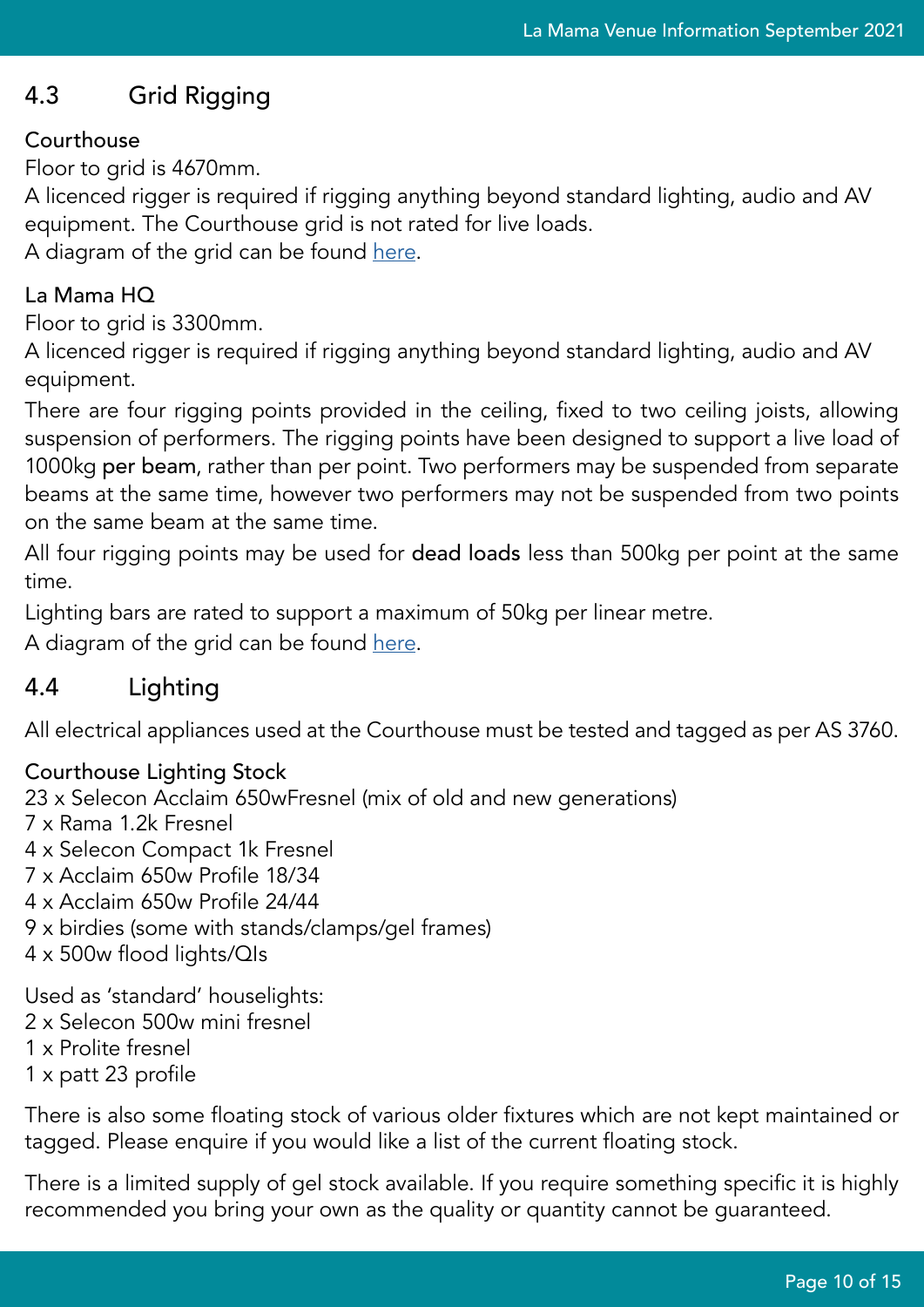#### House Lights

House lights must be rigged, patched and accounted for by the lighting designer/operator on a show-by-show basis. Be aware that one dimmer channel must be allocated to house lights.

#### Control

The Courthouse is equipped with a Jester 24/48 (a VGA monitor is available for use with the Jester, and is provided on request). A PDF instruction manual can be found [here.](https://www.dropbox.com/s/bgj2w74fnaiaa6d/Lighting%20desk%20manual%20Jester%2024%2048.pdf?dl=0)

La Mama provides a USB for saving shows which must remain with the desk at all times. If you need to save your show to take with you or as a backup, please bring your own USB.

## Cabling

There is a very limited stock of connectors, adapters and enough DMX cable to reach from the patch bay to the bio box in the standard position. If you require more DMX or specific adapters, please ensure you bring these with you.

## Consumables

While spare globes are provided, if globes are blown due to misuse of equipment (i.e. failing to warm up the rig before use or rough handling of fixtures) the cost of replacement will be deducted from your production budget/ box office reconciliation.

Tapes (i.e. electrical, gaff, mark up or glow tape) are not provided.

All electrical appliances used at La Mama Theatre must be tested and tagged as per AS 3760.

## La Mama HQ Lighting Stock

8 x ETC ColourSource Spot Jnr LED ([manual](https://www.dropbox.com/s/qxt4fdcbhv4eg7c/ColorSource%20Spot%20Jnr%20Manual.pdf?dl=0)) 8 x Showtec 1500 Q6 LED Fresnel ([manual](https://www.dropbox.com/s/w2mmhkdz6s0xwoz/performer_1500_fresnel_q6.pdf?dl=0)) 8 x Showtec 1500 LED Fresnel 2700K – 4500k ([manual](https://www.dropbox.com/s/xcjf1zd9kv4slut/Performer%201500%20fresnel%20tungsten.pdf?dl=0))

House Lights

Our House lights (8 x LED Par 46) operate on their own circuit and operation panel but can be patched into a show via the lighting desk.

## Patch

There are 48 patch points - 40 in the grid (5 per bar) and 2 in each of the 4 floor boxes. Each patch point can be switched between dimming and hot power at the patch bay in the Green room. By default, all dimmers are set to hot power as the La Mama rig is entirely LED.

## Control

La Mama is equipped with an ETC Element2, with 24" touch screen monitor and fader wing. A PDF instruction manual can be found [here](https://www.dropbox.com/s/0nq162viyvdoxo3/ETC%20Element2%20Lighting%20Console%20Manual.pdf?dl=0).

La Mama provides a USB for saving shows which must remain with the desk at all times. If you need to save your show to take with you or as a backup, please bring your own USB.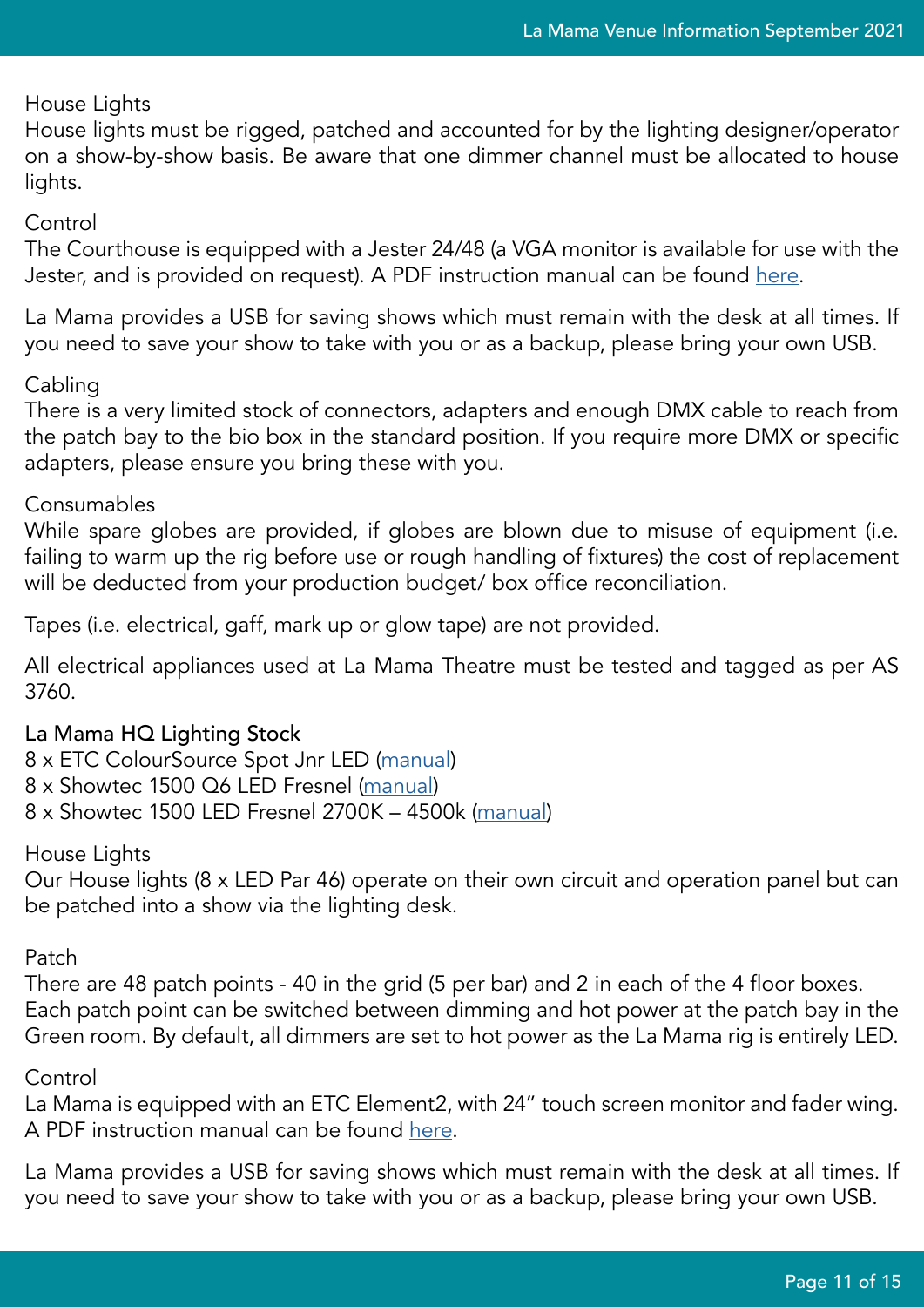## Cabling

There is a limited stock of connectors, adapters and enough DMX cable to patch each of our stock fixtures. If you are bringing in your own lights and require more DMX or specific adapters, please ensure you bring these with you.

## Consumables

The La Mama rig is entirely LED. No globe stock is kept on site. If you bring in your own conventional lights, please ensure you bring spare globes.

Tapes (i.e. electrical, gaff, mark up or glow tape) are not provided.

## <span id="page-11-0"></span>4.5 Sound

All electrical appliances used at the Courthouse require testing and tagging as per AS 3760

## **Courthouse**

The Courthouse is equipped with 1 x Yamaha MG12XU (12 Inputs). A PDF instruction manual can be found [here.](https://www.dropbox.com/s/di8ctl5lfrn94st/Audio%20desk%20Manual%20mg20xu.pdf?dl=0)

While audio cabling for the standard seating configuration is permanent at the Courthouse, cabling can be added to allow for sound control at any location within the theatre. There is enough XLR to patch two speakers to the audio desk, plus various smaller lengths and a 6-input 10m stage box. If you require more XLR (i.e. for microphones) please ensure you bring these with you.

La Mama provides a mini-jack cable (for connecting phones, laptops or ipods) and a CD player but not a computer. A pro Qlab licence is available on request which cab be installed on a computer provided by the show team.

The speakers provided are 2 x RCF - ART310A - Powered Speakers - 10" + 1" - 350W

Audio stock: 2 x generic microphones 2 x DI boxes 2 x boom mic stands 1 x 10m 6 input snake Various XLR leads

## La Mama HQ

Control

La Mama is equipped with 1 x Allen&Heath Zed12FX. A PDF instruction manual can be found [here.](https://www.dropbox.com/s/mj6omlt5lj7f68y/AllenHeath%20Zed12FX%20audio%20desk%20THEATRE.pdf?dl=0)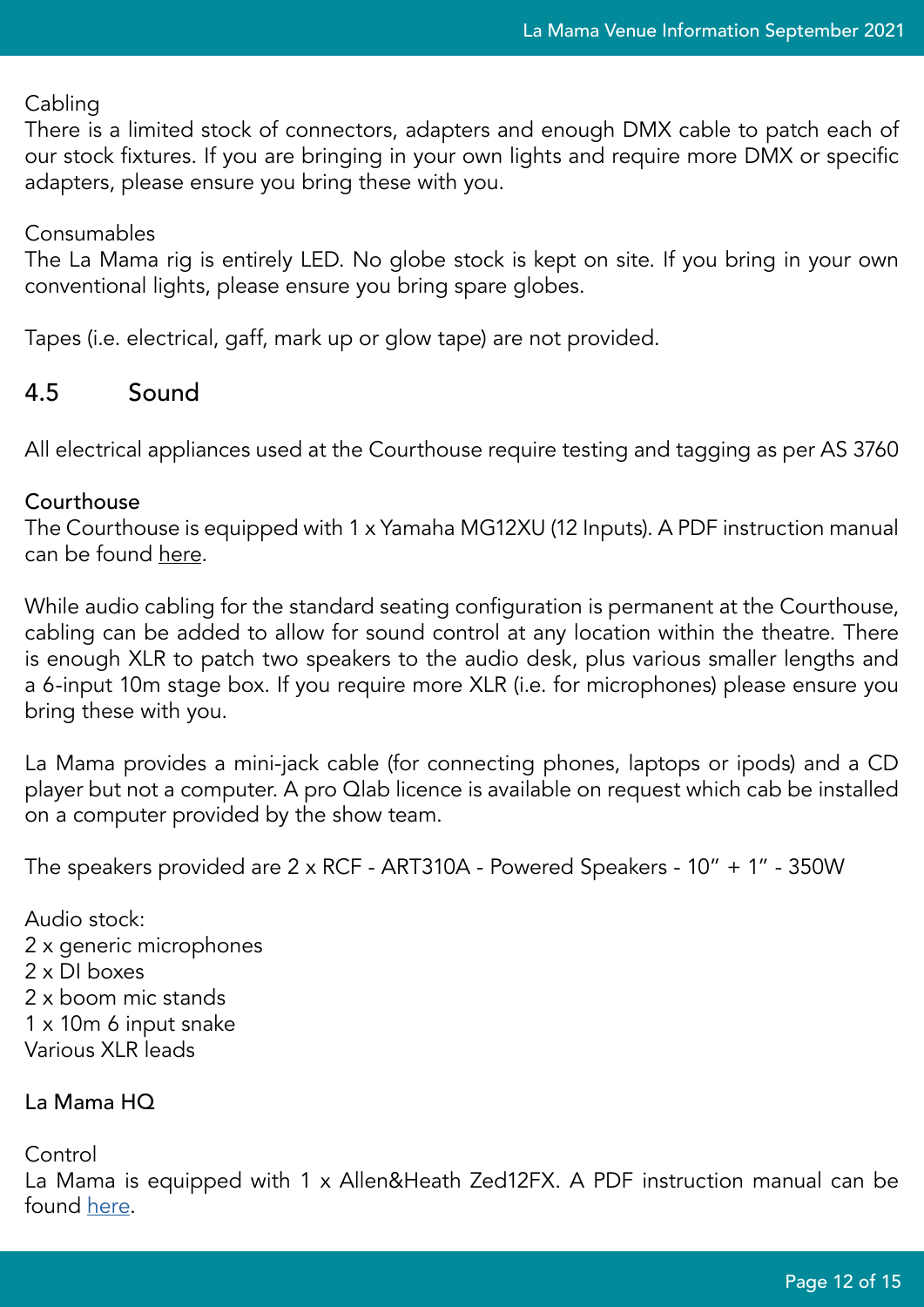As there is no standard operating position at La Mama, the movable tech desk allows for patching 2 channels of audio into any of the four floor boxes.

La Mama provides a show computer and a pro Qlab licence for operating both audio and AV. If you wish to provide your own laptop or other form of audio player, you may patch directly into the mixing desk via the provided mini jack cable.

The speakers provided are 4 x QSC K8.2.

Audio stock: 3 x SM58 microphones 2 x ULTRA-DI Boxes 3 x round-base boom mic stands 2 x heavy duty boom mic stands 1 x Little Bro' 6X2 Sub Snake 20Ft 5 x 2m XLR leads 10 x 5m XLR leads

## <span id="page-12-0"></span>4.6 Audio Visual

#### Courthouse

La Mama has an OptomaGT1080 projector which may be used if available. Please check with the Venue Technical Manager. A pro Qlab licence is available on request which can be installed on a computer provided by the show team.

Some HDMI cabling is available, however it is recommended you bring your own to ensure you have the correct lengths for your needs. The projector comes with a universal adjustable cradle.

A PDF instruction manual can be found [here](https://www.optoma.co.uk/uploads/manuals/GT1080e-M-en-GB.pdf).

As a guide, the projector image will fill the Northern wall if rigged on LX 6. There is also a screen available. The dimensions are 274cm tall by 304cm wide.

#### La Mama HQ

La Mama Theatre has a short throw projector in the theatre and in the rehearsal hub, which may be used upon request. The theatre projector can be moved as needed. However, it is expected that with such a variety of seating positions available, it will not be suitable for every show's requirements.

Each tech panel (in the grid), as well as each floor box has ethernet/RJ45 patch points and La Mama provides Ethernet cable (as well as a USBC to Ethernet adapter from the show computer) to patch the projector in any position in the grid.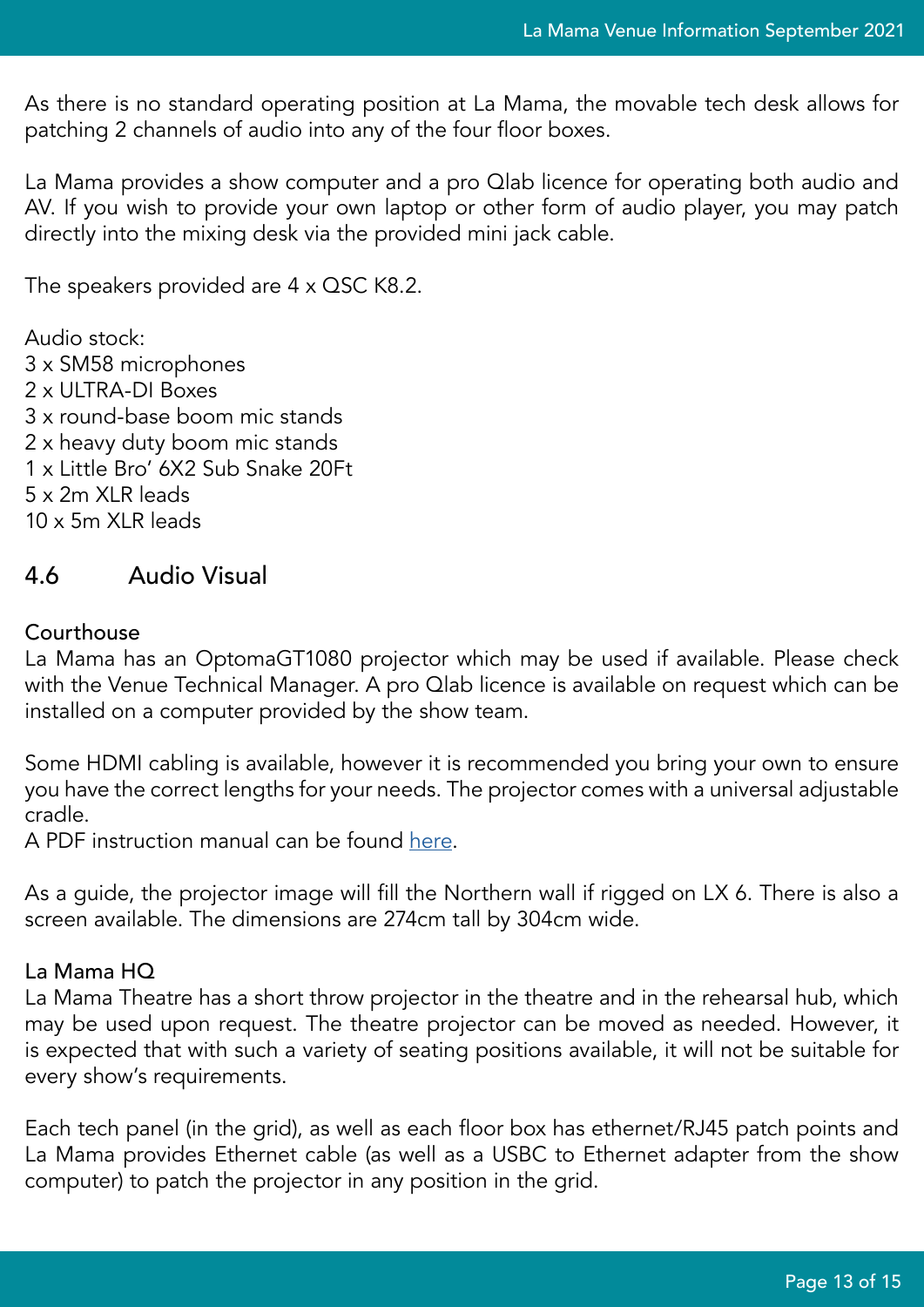The manual for projector is available on request.

The Rehearsal Hubs comes with an ultra short throw projector and built in, manual pulldown screen. The projector can be tilted and rotated, but is mounted permanently to the ceiling, facing the screen on the Northern wall.

There is HDMI input in the Rehearsal Hub tech panel directly to the fixed projector. A manual pull down screen is also provided, fixed to the Northern wall.

## <span id="page-13-0"></span>4.7 Production/ Event Stock Equipment

#### Draping

Courthouse 3 x 2200mm Curtains (grid to floor) 2 x 3400mm Curtains (grid to floor)

La Mama HQ 3 x 3300mm Curtains (grid to floor}

Chairs and tables

La Mama has a small stock of various chairs and a limited number of small tables available.

#### Rostra and legs

Depending on the seating configuration, there may be rostra available for staging. Please discuss your requirements with the Venue Technical Manager.